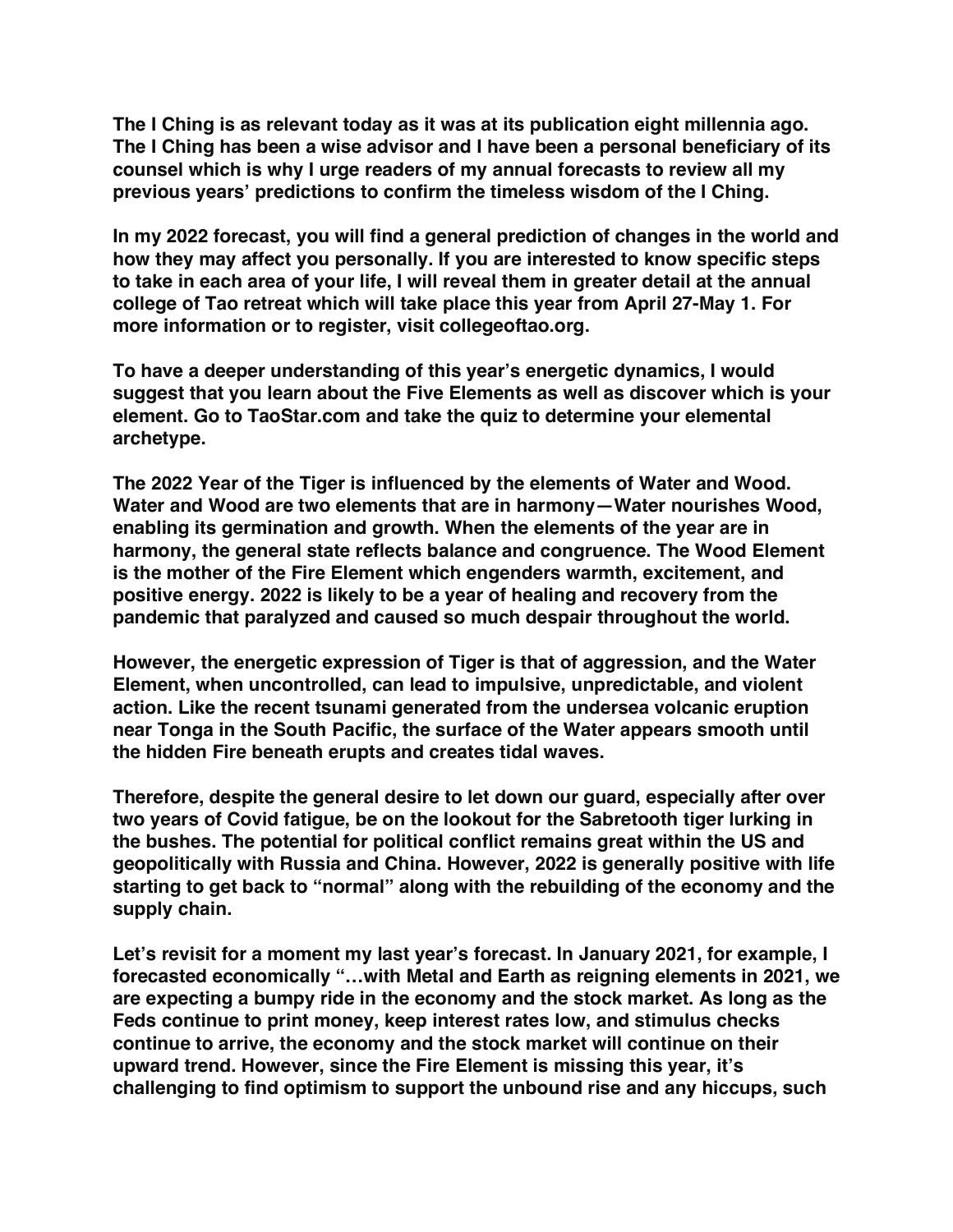**as a rise in interest rates, unemployment, evictions and foreclosures, social unrest, and wars, that can spread like a contagion and hammer the fragile hope that people hold on to."**

**In January 2022, technically still part of a Year of the Ox until the Year of the Tiger begins on February 1, the stock market officially entered correction territory. For example, on January 24, 2022, both the DOW and the S&P 500 lost more than 10% each from their highs, while the technology-heavy NASDAQ was down 18% and the Russell 2000 index was down 20.3% from their respective highs. Want to know what to do this year to protect your financial health? Read more in the Financial Health section of this forecast.**

**The most important objectives for 2022 are to:**

- **Safely navigate the reopening of the world from COVID-19**
- **Restore and reinforce health and wellbeing**
- **Repair the economy and recapitalize financial safety net**
- **Bridge the ideological divide and reconnect with the community**
- **Promote and foster inner and outer peace and joy**

**It will take enlightened leadership to reopen the world without endangering both population health and the fragile recovery of the economy. One by one, governments of the world are slowly coming around to embracing Covid as an endemic virus, rather than a pandemic—learning to live with an acceptable level of Covid circulating within their populations, similar to the flu virus.**

**As a society, we need to pivot the healthcare system from disease-care to a preventive-health model so we can avoid future health catastrophes. Individually, we are responsible for our own health. By working on disease prevention and promoting wellbeing, even if we do get sick from time to time we will have the power to heal and restore. Read more in my Physical and Mental Health sections.**

**On the macro-economic front, the Feds will raise interest rates to cool inflationary pressures which will have an adverse impact on digital currency and the stock and bond markets, as well as temper the rise in real estate. Despite these changes, individuals can shield themselves from the gyrations of the markets by implementing solid financial discipline. Read more in the Financial Health section.**

**Covid-19 was not only a pandemic it was also a relationship wrecker as political ideology divided not only nations but also family members and close friendships. It's time to put that behind and reconnect with those you care for despite your disagreements. After all, a healthy relationship does not mean agreement on all things—divergent perspectives are useful and at times may even be life-altering. Read more in the Relationship Health section.**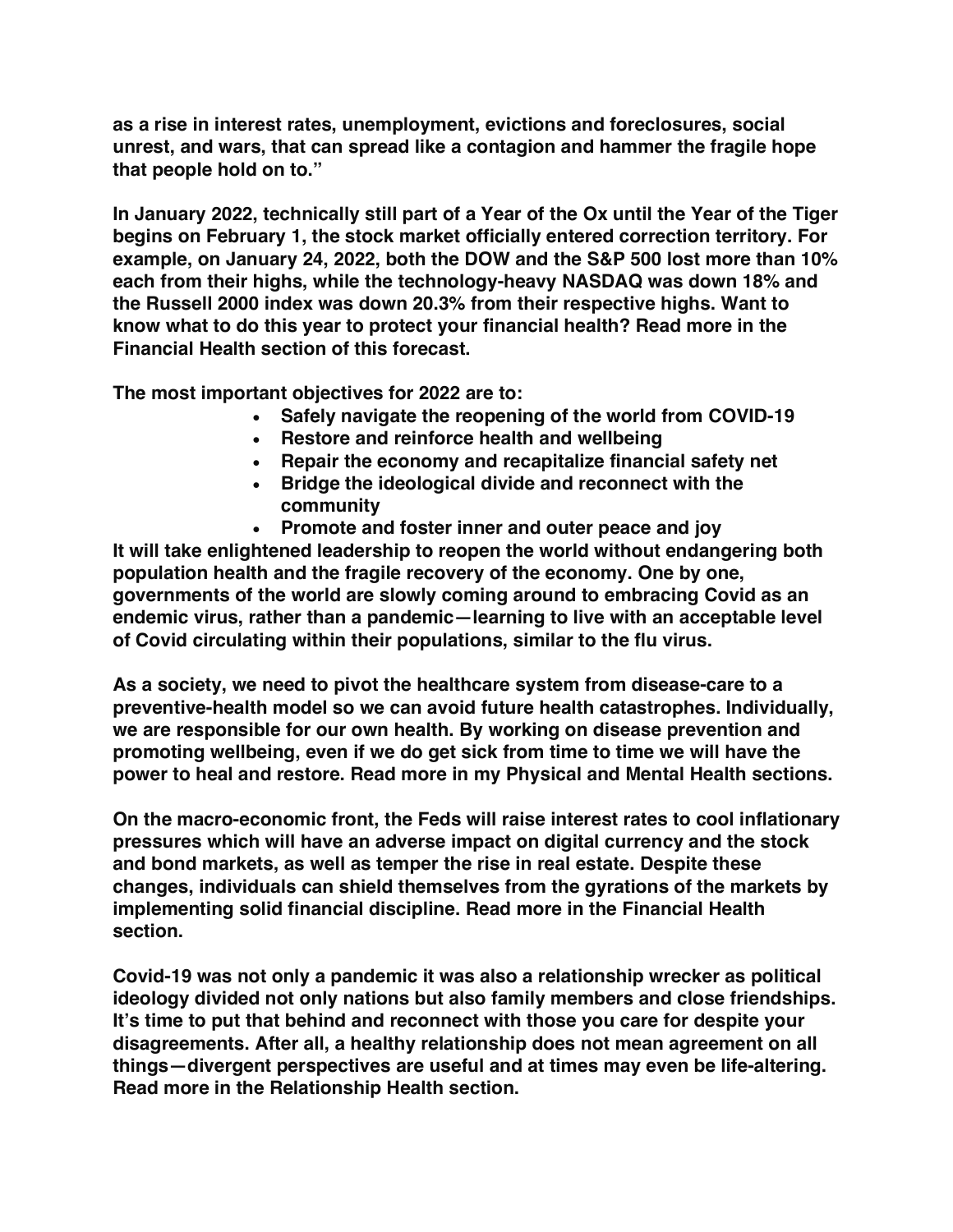**It's also time to let go of fear and anxiety and work on peace, harmony, and happiness within yourself and those around you. Work on what you can control your diet and lifestyle, what you say and think, how you spend, save, and invest your money, and practice meditation to increase your awareness of the subtle aspects of your wellbeing. I invite you to sign up for my meditation course that starts in March at CollegeOfTao.org.**

**It's not only useful but imperative to heed the advice of the I Ching, the ancient oracle, so that we can avoid needless pitfalls and maximize positivity in all five areas of our lives: physical, emotional, relationships, finances, and career/work in 2022.**

**Keep reading to find out more specific steps you can take for the upcoming Year of the Tiger!**



**Pay special attention to the vulnerabilities of the corresponding Wood Element organs—Liver, Gall Bladder, and the nervous system as well as those of the Water Element organs—the Kidneys, Adrenals, and the reproductive system.**

**Nervous System—Liver and Gall Bladder**

**In Western medicine, the liver and gall bladder are considered to be merely the filters and recyclers of the body, ridding toxins, breaking down old cells such as red blood cells, and producing bile to digest fats. However, in Chinese medicine these organs are recognized as having to do more than simply filter and recycle; in Chinese medicine, the Liver has an intimate association with one's emotional regulation.**

**According to the mind-body connection of Chinese medicine, when one's emotions—anger, frustration, depression, and helplessness are suppressed—the Liver's health becomes impacted which in turn, leads to dysfunction to the nervous system, raising blood pressure, exerting pressure on the heart, and increasing inflammation throughout the body. The end result of sustained Liver imbalance can include stroke, heart attack, diabetes, joint and tendon pain, and the development of tumors and cysts.**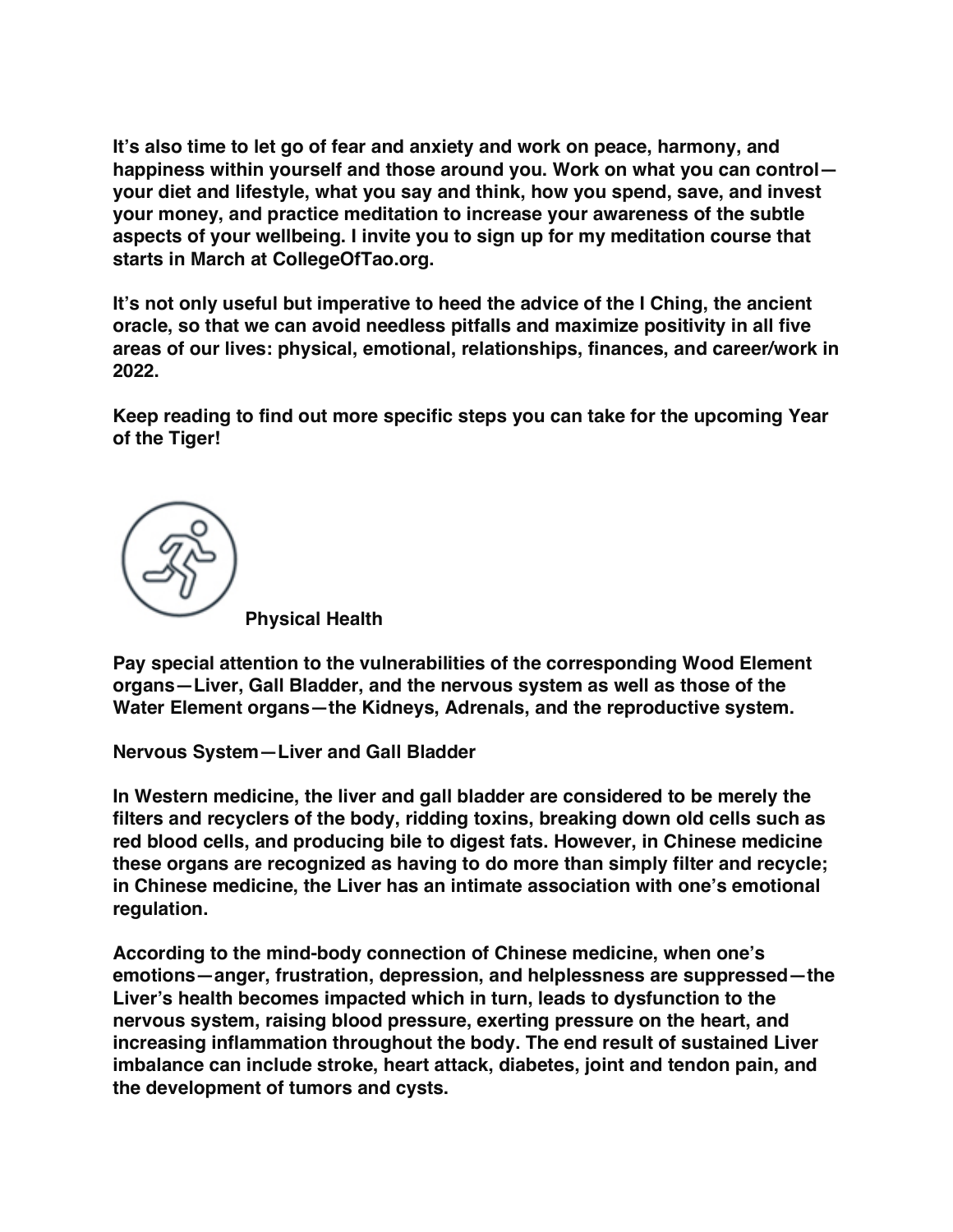**The physiological fact that normally liver breaks down cortisol and epinephrine/adrenalin means that if it fails to do its job adequately, over time the corresponding rise in the stress hormones levels in the body will definitively lead to hypertension, heart disease, elevated blood sugar, and inflammation in soft tissue and joints and even cancer.**

**Solution:**

- **Eat more leafy green veggies and drink lemon in hot water first thing in the morning to aid Liver/Gall Bladder health. Download here**
- **Periodic cleanse and detoxify to aid the Liver and Gall Bladder in their function of clearing toxins and unwanted substances from the body. Try the at-home Detox Kit every quarter at each equinox and solstice.**
- **Practice Liver cleansing qi gong meditation daily to release pent-up anger, frustration, and unhappiness. Download here.**
- **Take herbs like dandelion greens, chrysanthemum, and peppermint, ingredients found in the Wood Element formula, to support Liver/Gall Bladder health and keep your nervous system calm**

**Reproductive System—Kidneys, Bladder, and the Adrenals**

**In Western medicine, these are disparate systems that don't seem to be connected. The reproductive system includes the ovaries and uterus in women and the testes in men, as well as sex hormones such as estrogen, progesterone, luteinizing hormone, testosterone that regulates the baby-making process. In western medicine, the kidneys and bladder merely filter the blood and eliminate toxins through the urine and adrenal gland, and the adrenals produce hormones like cortisol and adrenalin for survival. However, Chinese medicine's understanding of the function of these organs goes beyond the surface.**

**According to the mind-body connection of Chinese medicine, the Kidney-Adrenal function as a signaling system when fear and the feeling of uncertainty predominate, it negatively affects reproduction and causes the onset of rapid aging process that may lead to infertility, premature menopause in women, erectile dysfunction in men, anemia, heart failure, fainting spells, lower back and knee pain and weakness, frequent urination, and fatigue.**

**Let us examine physiology to understand how these connections work. Kidneys do not merely filter the blood but they also regulate electrolyte balance, hence affecting blood pressure and urinary frequency. They also produce red blood cells via the release of erythropoietin (EPO) which signals bone marrow to**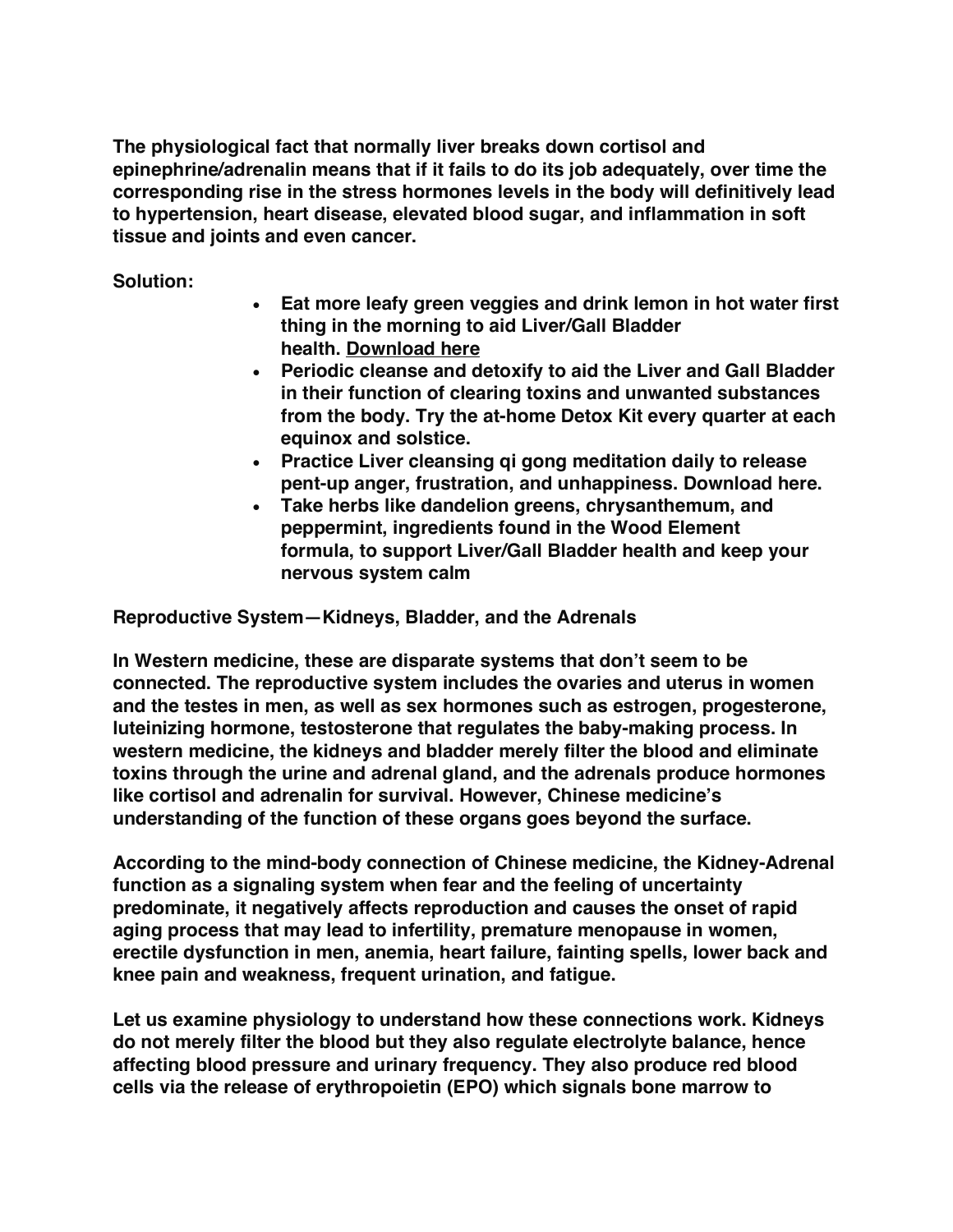**produce blood. Kidney disease often leads to anemia, weakness, and fatigue not to mention a decline in organ function and an increase in aging.**

**The Adrenal glands on the other hand release stress hormones when a person perceives danger—fear, fright, and uncertainty, which shuts down the reproductive process in order to ensure survival—pregnant women can't easily climb trees or run away quickly from predators! As for men, forget erection when you've got a Sabretooth tiger on your tail! Over time the effect of stress hormones in your body causes inflammation, blood pressure, cholesterol, and a rise in blood sugar resulting in an increased risk of stroke, diabetes, heart disease, cancer, and infertility!**

## **Solutions:**

- **Eat foods that fortify the Kidney-Adrenal organ network such as beans such as black beans, legumes such as peanuts, nuts such as walnuts, and seeds such as hemp seeds all of which are high in omega 3 fatty acids that combat inflammation as well as lignans that contain phytosterols that support healthy hormone production.**
- **Do daily squats and strength training to increase growth hormone production which benefits Kidney function.**
- **Get plenty of rest and relaxation. Be sure to sleep eight hours each night. If you have trouble getting quality rest, try Sleep Tea.**
- **Take adaptogenic herbs like Schisandra berry, wild yam, and Solomon's seal in the Water Element formula to support Kidney-Adrenal health and keep your endocrine system balanced.**
- **Practice guided meditation to prevent fear and anxiety from triggering your Adrenals from releasing bad-for-your-health stress hormones. Download here.**



**Mind Health**

**The Wood Element is associated with anger and the feeling of being "stuck" while the Water Element is marked by fear and uncertainty. It's a wonder that 2022, with political polarization and tension at its highest ever, frustration over**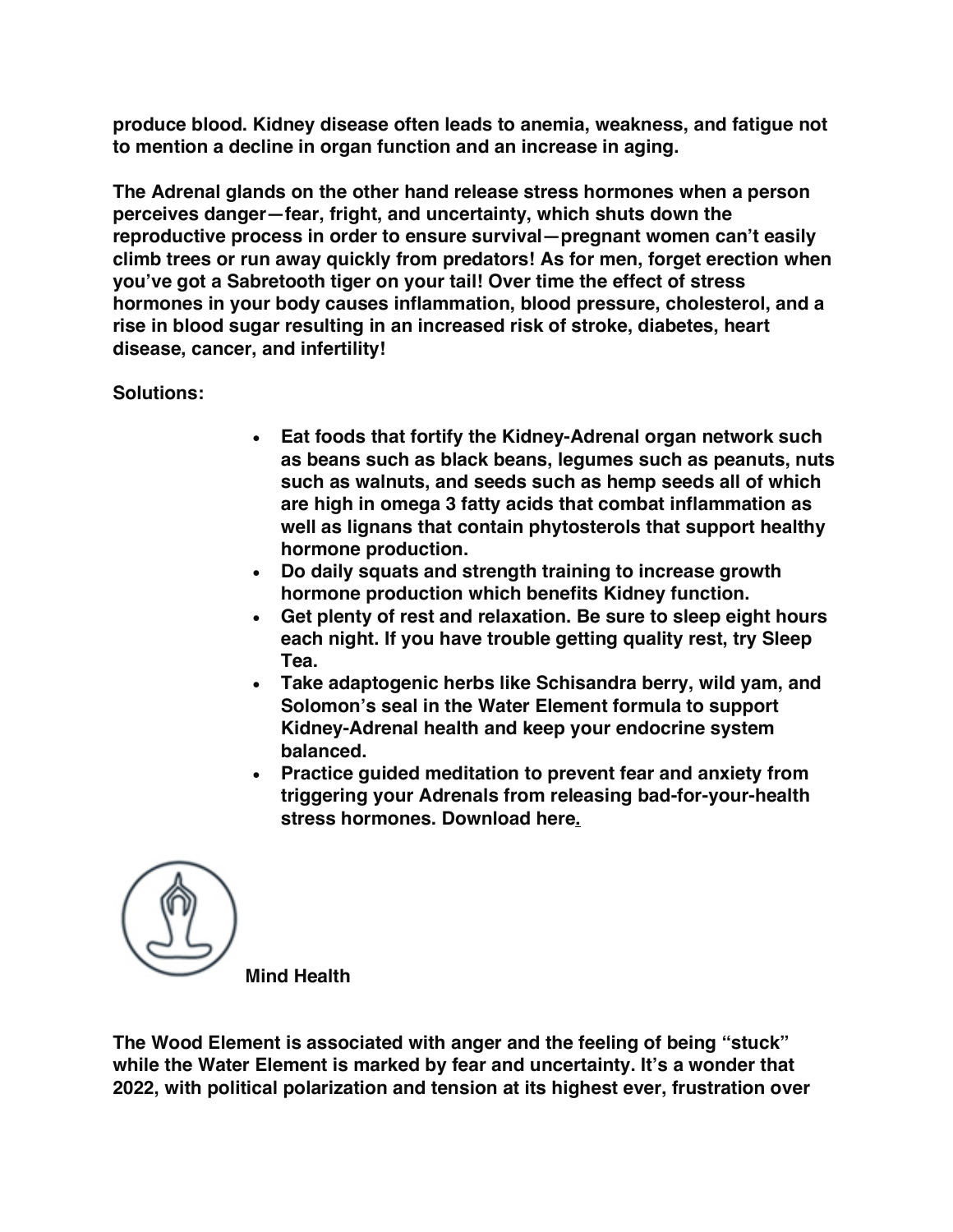**the back and forth of Covid lockdown policies, and fear created by constant media bombardment with negative messages, we can manage to keep our sanity at all! Work on tempering your anger, get back into the flow and release the fear that you may have accumulated from the challenging events of the past two years.**

**Solutions:**

- **Maintain a perspective of cycles—all phenomena are temporary, and change is always around the corner.**
- **Learn to adapt to changes. Those who succeed thrive, and those who don't perish. Nothing stays bad forever—just as good times will also give way to troubled times.**
- **Master the Laws of Change. Sign up for my online Taoist meditation course which includes the study of the I Ching and learn how to use the wisdom of the I Ching forecast to guide you to anticipate and be better prepared for the changes in your life.**

**Relationship Health**

**The energetic dynamics of 2022 involve the Water and Wood Elements; Water is nourishing and yielding while Wood is pushing and accomplishing. For the most part, the two elements are harmonious, such as Wood drawing from Water to continue its growth and upward trajectory. Just as when two people are in a symbiotic relationship, one is a natural leader, and the other is a follower and nurturer; there is a natural give and take in the relationship.**

**However, in relationship interactions when Wood becomes too aggressive and the other party is also similarly demanding and unyielding, sparks will fly, and conflicts will inevitably arise. When one is in a haste to get things done, he will assuredly ruffle feathers unless he is mindful of his strong personality so he will stop pushing so hard.**

**Solutions:**

• **Cultivate the flexibility of the Water element in dealing with others.**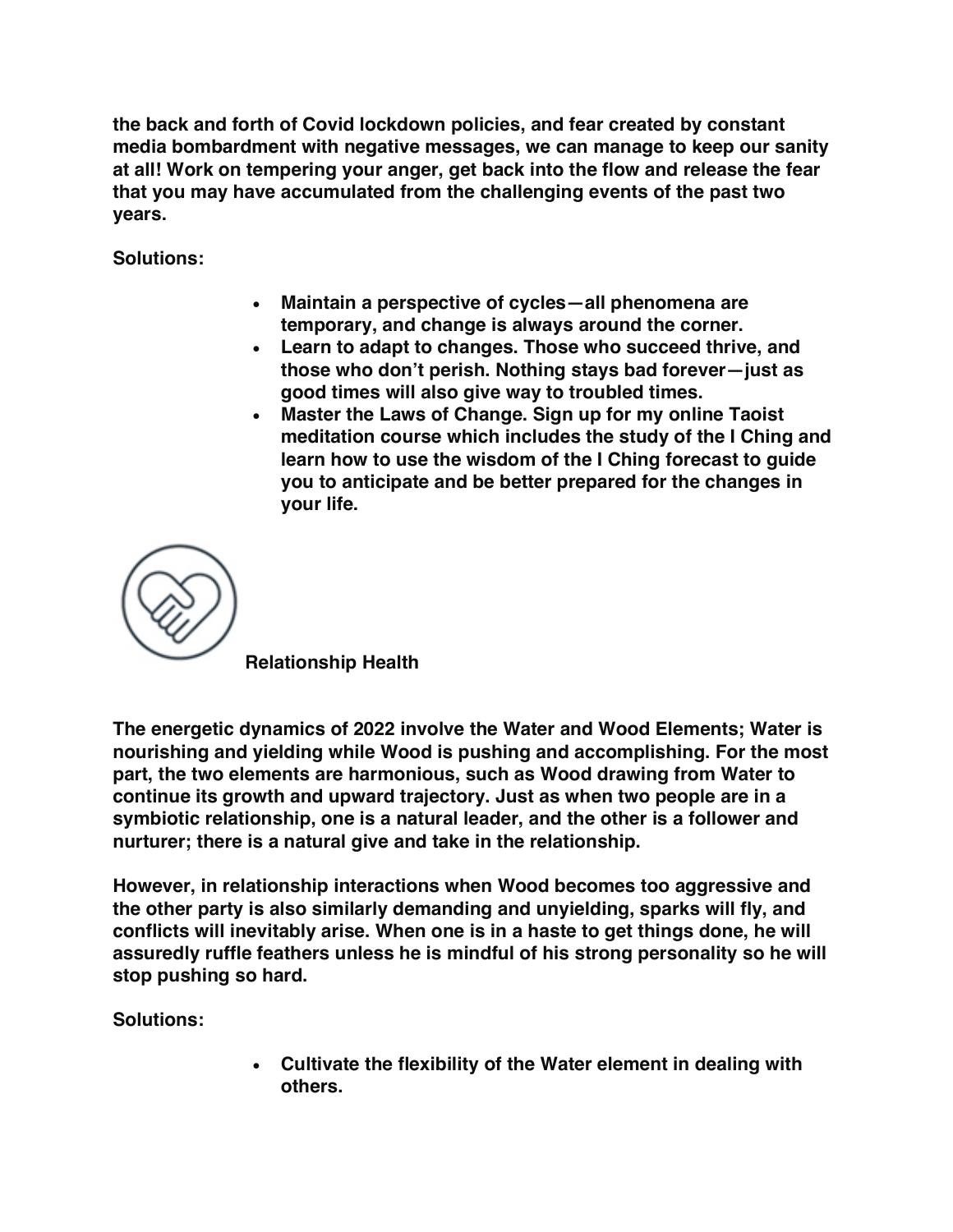• **Seek to fulfill the other person's needs first with lovingkindness before advocating for yourself. In this way, you'll preserve peace and harmony with those you love and care for.**

**To learn more about relationship strategies according to your Five Element personality, both you and the other person should take the element quiz to discover the attributes of both of your elements, and also read my book, Live Your Ultimate Life to improve your relationships with others with different elemental personalities.**



**Career/Work Health**

**As we embark on the beginning of the third year of Covid, the jobs market continues to be in turmoil. The "great resignation" took many people out of the workforce and the rapid spread of the Omicron variant led to shortages in staffing at every business. Taking a pause may actually be a good thing in that it allows people to re-evaluate their career choices or trajectory.**

**In a Tiger year, people will feel more empowered to make career changes and to take bold steps toward their dream job. The Water Element represents movement therefore there will be plentiful opportunities in transportation industries including the movement of people and goods from one place to another. Therefore, industries associated with travel, shipping, and logistics will thrive.**

**Similarly, the Wood Element represents building, construction, and forestry. There will be opportunities in design, construction, hospitality, and outdoor recreation. This is the year when people will take to travel and the great outdoors in a big way to fulfill pent-up demand caused by two years of lockdown. Wood contains the seeds of Fire so entertainment and the arts will prosper, as will the fashion and beauty industry.**

**Now that you've decided to quit your job and explore new fields, there are tons of choices. Maybe you want to do something that allows you to work from home? Or perhaps you're tired of being glued to Zoom and want a job that takes you outdoors? Or better yet, maybe you want your new job to be about traveling to far-flung places in the world? So, what is your ultimate calling? Have a hard time deciding? Here are some suggestions for you to consider.**

**Solution:**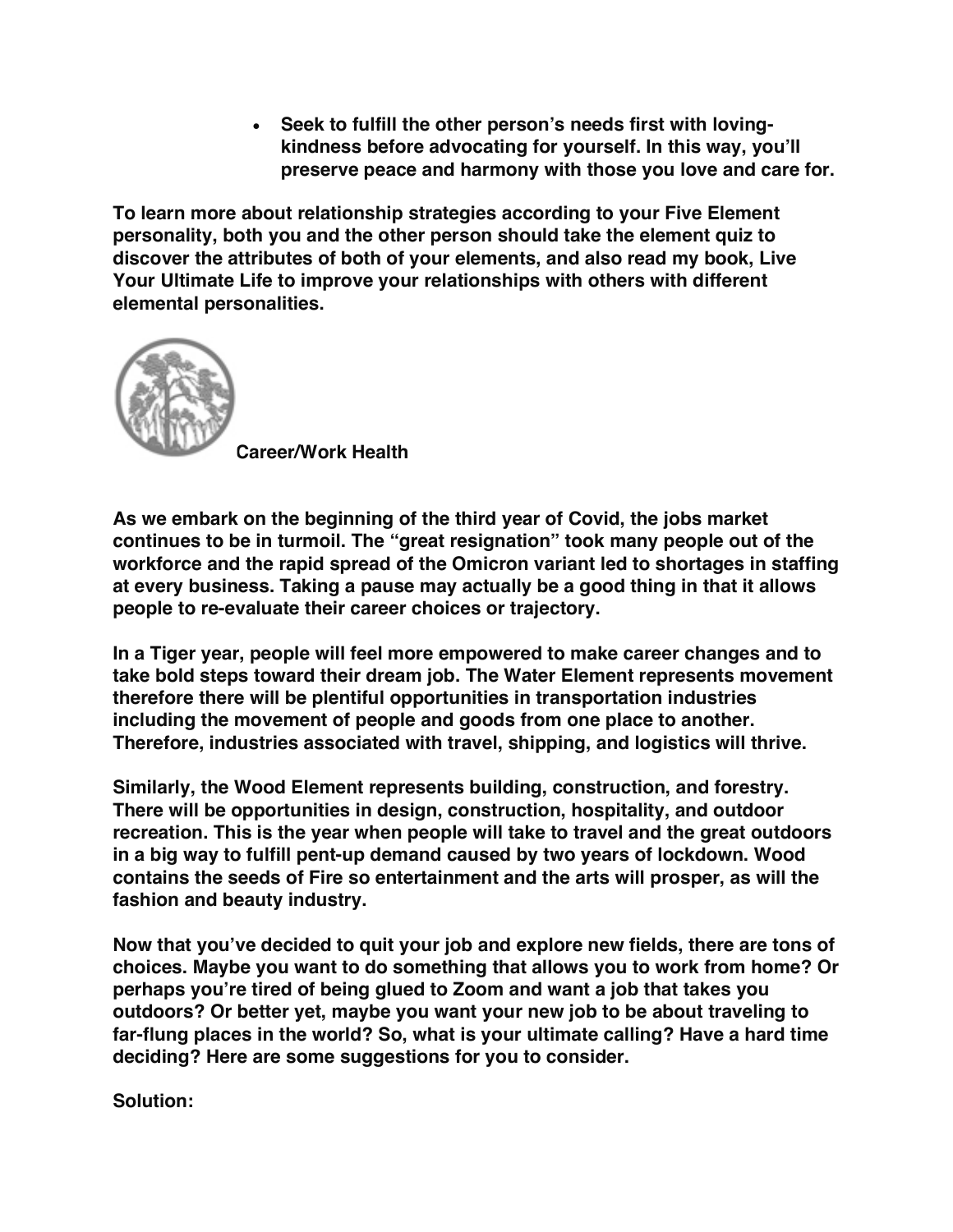- **First, know your gifts—who you are is key to unlocking your life's purpose and setting you on a path to actualizing your life. Knowing your core element will help you harness your strengths and leverage them in a direction that aligns with your ultimate life purpose. It all begins with taking the element quiz if you haven't already done so.**
- **Be honest with yourself; don't take a job just because it's easy. You spend a third of your life working so you'd better think about what and how you would like to spend your life. Ideally, whatever choice you end up making will include personal growth opportunities.**
- **Identify the field that you care most care and are passionate about, and then apply your core element strength to the work that best expresses who you are.**
- **Take my online e-course on Ultimate Career & Work Health to discover what you are meant to do on this journey.**



**Financial Health**

**With Water and Wood as reigning elements in 2022, we are entering a year of overall optimism notwithstanding the Fed's attempt to tame inflation by raising interest rates. With nurturing Water, Wood is able to continue its growth and with the eventual opening of the world from Covid, consumer discretionary spending will rise for everything from travel to hospitality, fashion to entertainment, and in the restaurant industry. Similarly, Wood and Water energy bode well for construction, transportation, textile, industrials, and manufacturing.**

**On the subject of the greening of the world, 2022 will go down as the beginning of heavy competition for renewable energy, electric cars, and consumer products. Could this be the year that tree farms gain ground as a credible carbon offset? There will be winners and losers but at the end of the day, the trend generally bodes well for the environment although recycling of batteries, old solar panels, and the like will create new environmental challenges as well as opportunities for growth.**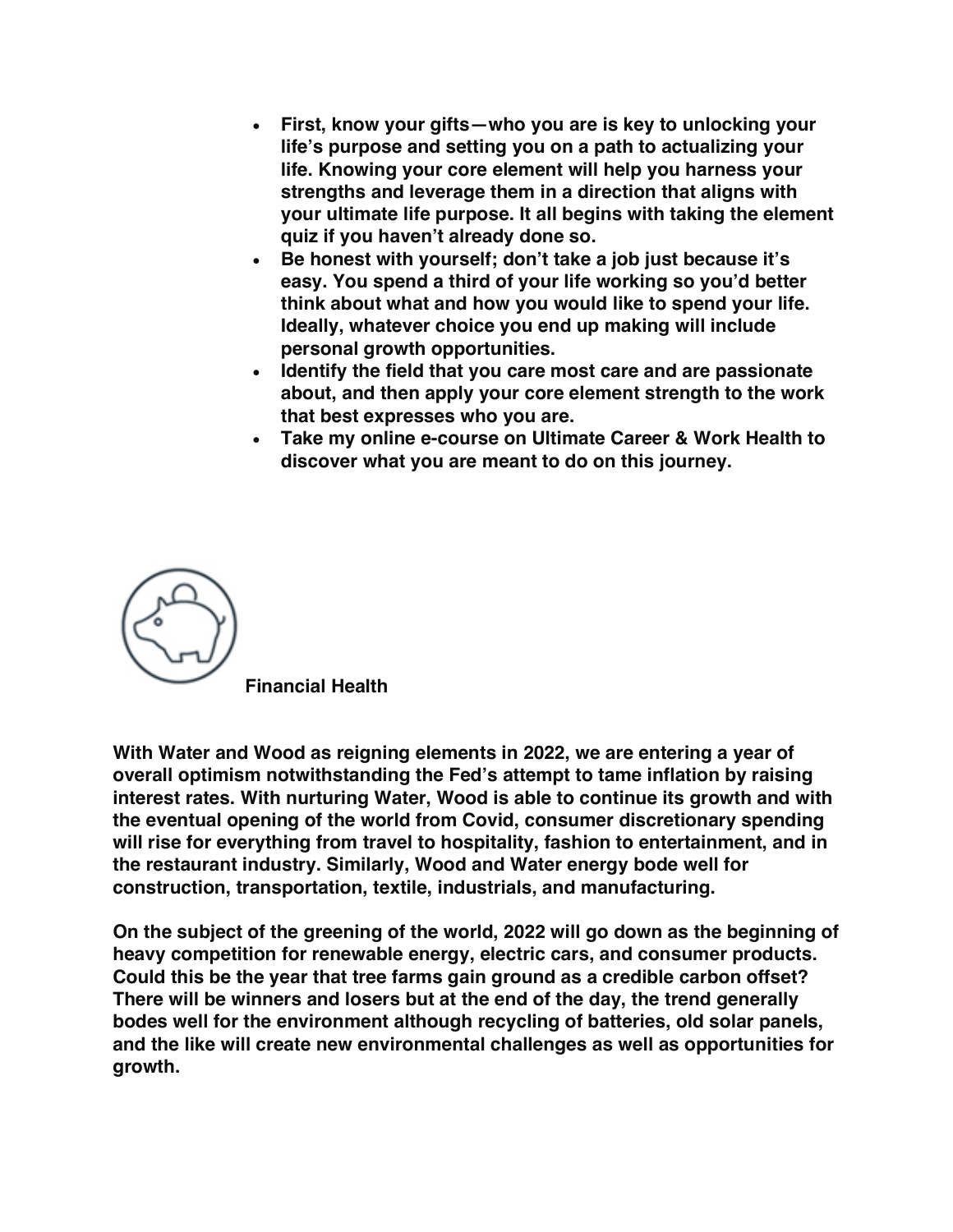**Regarding personal financial health, it's important to have a savings and investment plan and to practice restraint in a up and down market. For example, the stock market entered correction territory on January 24, 2022, both the DOW and S&P500 lost more than 10% each from their highs; the technology-heavy NASDAQ was down 18% and the Russell 2000 index was down 20.3% from their highs. What should you do, if anything, to protect your hard-earned money and retirement savings?**

**Despite the corrections the only constant in the market is change. In 2022 there will be headwinds for sure. However, understanding the elemental alchemy at work this year you'll discover favorable and unfavorable industries. Here are my own strategies that I've put in place. You should always do your homework and not blindly follow my personal financial moves and work with a financial professional to assess your risk tolerance and adjust your investment portfolio accordingly.**

**Solutions:**

- **Have at least 6 months of living expenses in savings. Do not touch this rainy-day fund.**
- **Generally, I execute my financial adjustments a month before the start of the next Chinese New Year cycle which in 2022 begins on February 1. Therefore, make financial moves by the end of each year.**
- **Sold off industries related to last year's Metal and Earth Elements which included metals, industrial materials, auto, banking, digital currency, mining, and technology.**
- **Repositioned my portfolio to prepare to buy during dips and corrections in consumer discretionary industries associated with 2022's Wood and Water Elements i.e. travel, hospitality, dining, fashion, and entertainment. This also includes home construction and improvements, shipping, transportation, and manufacturing.**
- **Raised cash to take advantage of market corrections that create undervalued opportunities. Money is made not when you sell, but when you buy at the right price.**
- **Never speculate. Investing is not gambling. If you want to gamble, go to Vegas and be prepared to lose money. Don't follow the herd lest you are willing to be trampled—look what happened with meme stocks—when the music stops someone always ends up holding the bag.**
- **Saving and investing is like cultivation—through steady and consistent effort, resisting greed and taking profits at a preset gain, reinvesting dividends to enjoy the power of**